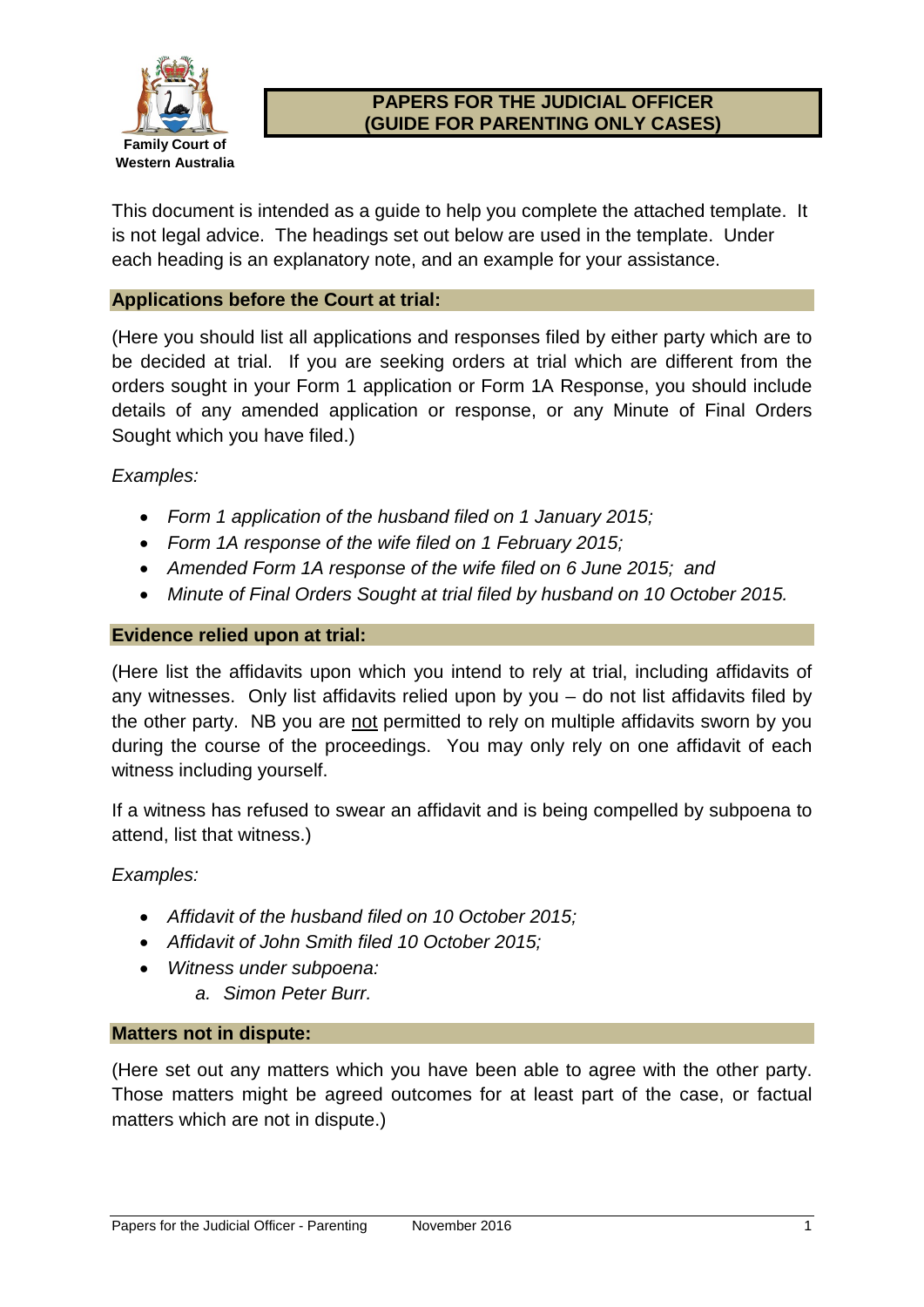*Examples of agreed outcomes:*

- *The parties have agreed that they should have equal shared parental responsibility for the children.*
- *The parties have agreed that, regardless of which parent the children live*  with, the children should spend half of all school holidays with each parent, *and see each parent on Christmas Day.*
- *The parties agree that the children should remain in their present schools.*

*Examples of agreed factual matters:*

- *The parties agree that the children are not at risk of abuse or family violence in the care of either parent.*
- *The parties agree that, prior to separation, the father worked full time and the mother was primarily responsible for the care of the children.*

### **Matters in dispute:**

(Here set out the issues which you say need to be determined by the Court, because you and the other party have not been able to agree. You should be as specific as possible in describing the issue to be determined. For example, rather than describing the issue as "how much time the children should spend with the father" it is better to describe the issue as "whether the children should spend each alternate weekend with the father as proposed by him, or every third weekend as proposed by the mother".)

# *Examples:*

- *Whether the parties should have equal shared parental responsibility as proposed by the father, or whether the mother should have sole parental responsibility.*
- *Whether the children should spend every weekend with the father as proposed by him, or alternate weekends as proposed by the mother.*
- *Whether there should be orders restraining the parties from consuming alcohol while the children are in their care.*
- *Whether the arrangements for Christmas Day should involve the children spending time with both parents every Christmas Day as proposed by the husband or spend alternating Christmas Days with each parent as proposed by the wife.*
- *Whether the children are at risk of being exposed to family violence in the home of the mother, as alleged by the father.*

### **Factors to be taken into account pursuant to the legislation:**

(Here you should list under each heading, in point form only, a short statement of what you say are the relevant factors for the Court to take into account in deciding what is in the best interests of the children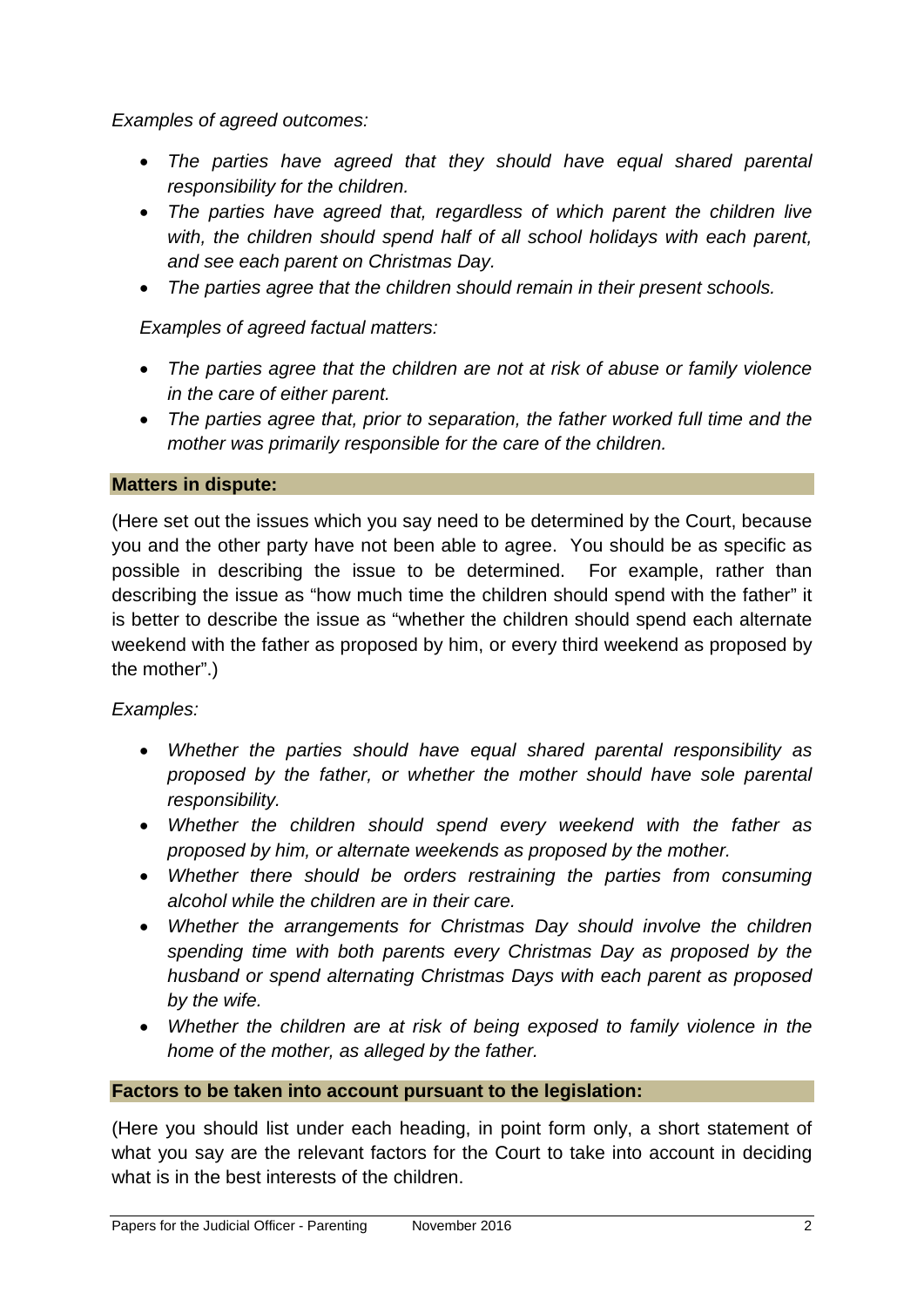The headings are taken from Section 60CC of the Family Law Act 1975 (for children of married parents) and Section 66C of the Family Court Act 1997 (for children of parents who were not married to each other).

All the headings from those sections are included in this template for your convenience. If a particular heading is irrelevant to your case (for example, because none of the parties or children are of Aboriginal or Torres Strait Islander heritage) then that heading may be deleted.

### **1. The benefit to the child of having a meaningful relationship with both of the child's parents.**

### *Examples:*

- The wife agrees that the child has a meaningful relationship with his *father and that it is important for that relationship to be preserved.*
- *The father says that the time he proposes the children spend with him is necessary to preserve a meaningful relationship.*
- *The father has never lived with the child or spent time with her. There is no current relationship.*
- **2. The need to protect the child from physical or psychological harm from being subjected to, or exposed to, abuse, neglect or family violence.**

### *Examples:*

- *There is no risk of the child being exposed to harm in the care of either party.*
- *There is a risk of harm if the child lives with the mother, because of her drug use. Refer to the Form 4 Notice of Child Abuse or Family Violence filed in the proceedings.*
- **3. Any views expressed by the child and any factors (such as the child's maturity or level of understanding) that the court thinks are relevant to the weight it should give to the child's views.**

- *Sam is 15 years old and his views should be given weight. He has consistently expressed the view that he should live with his father.*
- *Neither child has expressed any views.*
- *The child has expressed the view that she wants to live with her mother, but she is only 5 years old and her views should not carry much weight.*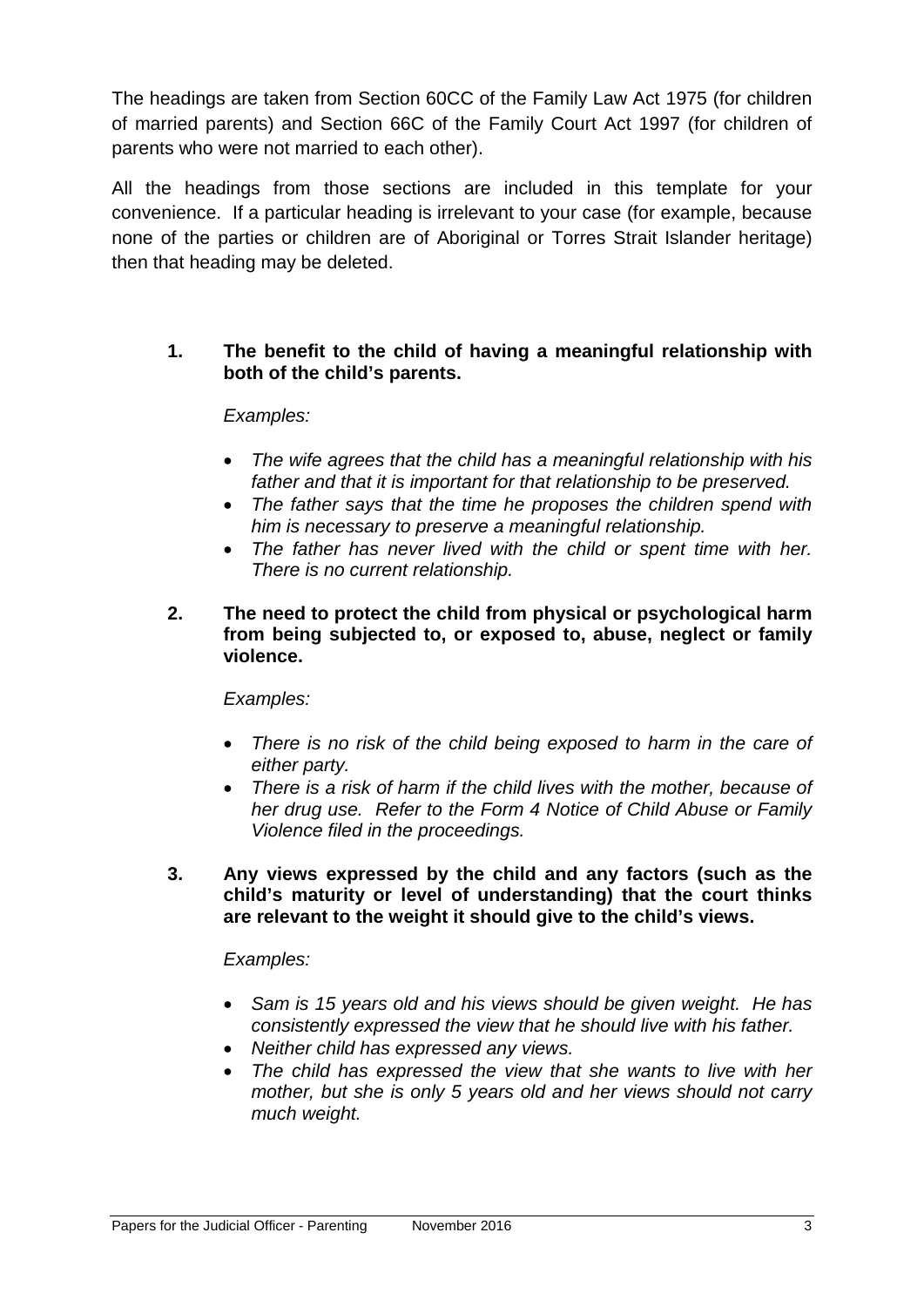- **4. The nature of the relationship of the child with:**
	- **(a) each of the child's parents; and**
	- **(b) other persons (including any grandparent or other relative of the child).**

- *The children have a very good relationship with both parents.*
- *The children have a poor relationship with the mother's new partner.*
- *The children have a very close relationship with their paternal grandparents.*
- **5. The extent to which each of the child's parents has taken, or failed to take, the opportunity:**
	- **(a) to participate in making decisions about major long-term issues in relation to the child; and**
	- **(b) to spend time with the child ; and**
	- **(c) to communicate with the child.**

#### *Examples:*

- *Both parties have participated fully in decision making for the child.*
- *The mother has not sought to see the child since the parties separated.*
- *The father has seen the children as often as he could given his employment as a FIFO worker.*
- **6. The extent to which each of the child's parents has fulfilled, or failed to fulfil, the parent's obligations to maintain the child.**

- *The father has paid child support as assessed.*
- *The mother has failed to pay child support as assessed.*
- **7. The likely effect of any changes in the child's circumstances, including the likely effect on the child of any separation from:**
	- **(a) either of his or her parents; or**
	- **(b) any other child, or other person (including any grandparent or other relative of the child), with whom he or she has been living.**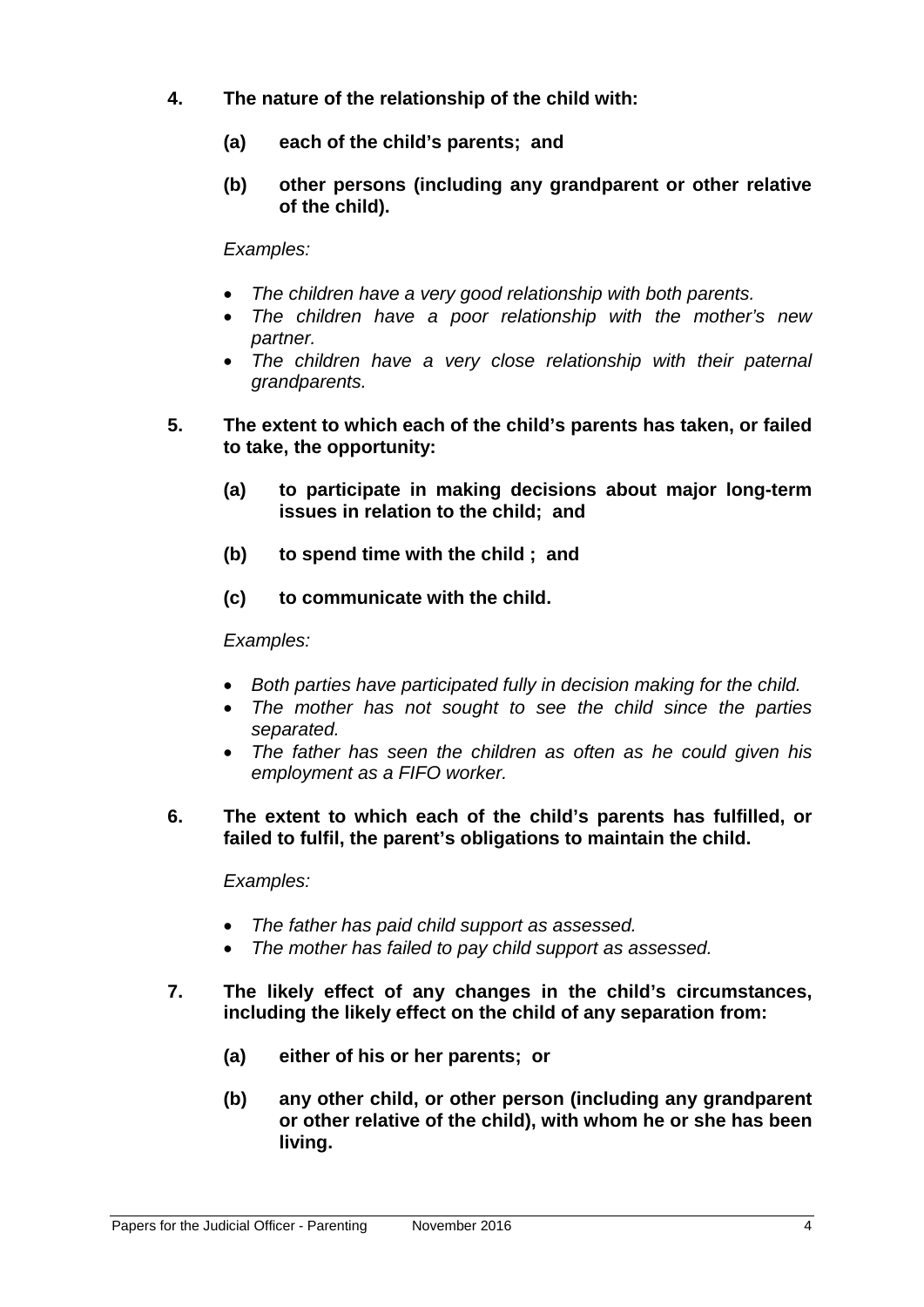- *If the child moves to Port Hedland as proposed by the mother, he will spend less time with his paternal grandparents with whom he has a very close relationship.*
- *If the child lives with the father as proposed by him, she will be distressed and confused as she has lived with the mother since the parties separated.*
- **8. The practical difficulty and expense of a child spending time with and communicating with a parent and whether that difficulty or expense will substantially affect the child's right to maintain personal relations and direct contact with both parents on a regular basis.**

### *Examples:*

- *If the child lives in Singapore as proposed, her ability to maintain direct contact with her father will be affected as neither party can afford the costs of travel.*
- *There are practical difficulties associated with the father's work, as he works on a FIFO roster of 2 weeks on, 1 week off.*
- **9. The capacity of:**
	- **(a) each of the child's parents; and**
	- **(b) any other person (including any grandparent or other relative of the child);**

**to provide for the needs of the child, including emotional and intellectual needs.**

- *The father alleges that the mother does not properly meet the child's educational needs by failing to ensure attendance at school.*
- *The mother alleges that the father is unable to meet the child's accommodation needs as he lives in a 1 bedroom flat.*
- *The father says that he is better able to meet the child's emotional needs, as the child has a closer relationship with him.*
- **10. The maturity, sex, lifestyle and background (including lifestyle, culture and traditions) of the child and of either of the child's parents, and any other characteristics of the child that the court thinks are relevant.**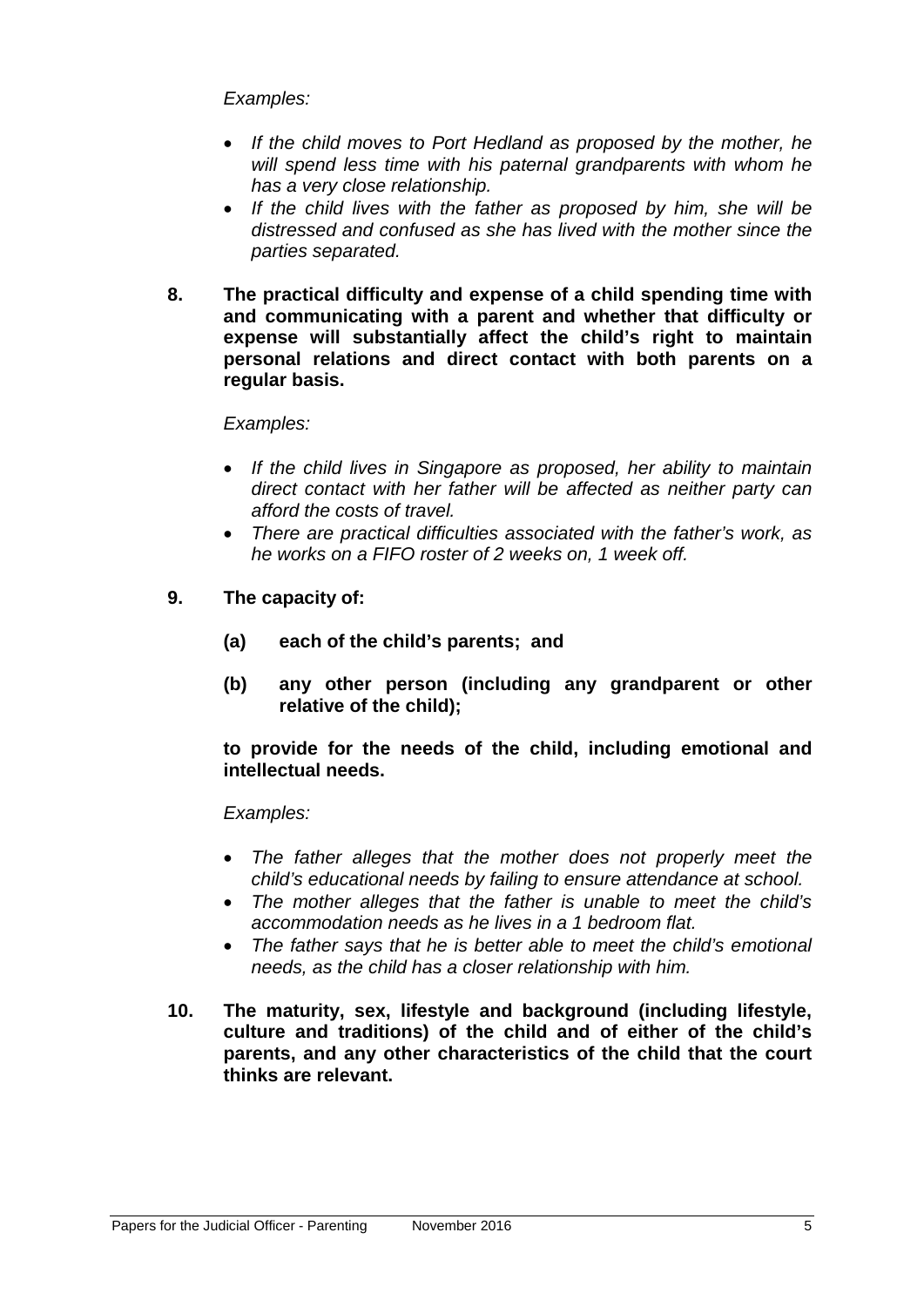- *The child is very bright and mature for his age. Academically he is doing very well, and he has mature opinions.*
- *The father is of Maori extraction and wishes to ensure that the child grows up knowing, understanding and appreciating his cultural heritage.*
- *The child is a keen horse rider, an activity supported by her mother but not by her father.*
- **11. If the child is an Aboriginal child or a Torres Strait Islander child:**
	- **(a) the child's right to enjoy his or her Aboriginal or Torres Strait Islander culture (including the right to enjoy that culture with other people who share that culture); and**
	- **(b) the likely impact any proposed parenting order under this Part will have on that right.**

### *Examples:*

- *If the child lives with the father he will ensure that she maintains contact with extended family, including her family in the North West of Western Australia.*
- *The father is concerned that if the child lives with the mother, the mother will not facilitate the child's ongoing enjoyment of his Aboriginal culture.*

### **12. The attitude to the child, and to the responsibilities of parenthood, demonstrated by each of the child's parents.**

### *Examples:*

- *The father has demonstrated an appropriate attitude to parental responsibility by involving himself in the child's sporting activities and helping with her homework.*
- *The father says that the mother has an inappropriate attitude to the child and to parenting in that she will not discipline the child, and simply allows him to make his own decisions.*

### **13. Any family violence involving the child or a member of the child's family.**

- *The child was exposed during the relationship to family violence between the parents.*
- *The child is afraid of his mother because of her temper when affected by alcohol.*
- *There is family violence in the father's new relationship, and the child will be exposed to that if she lives with them.*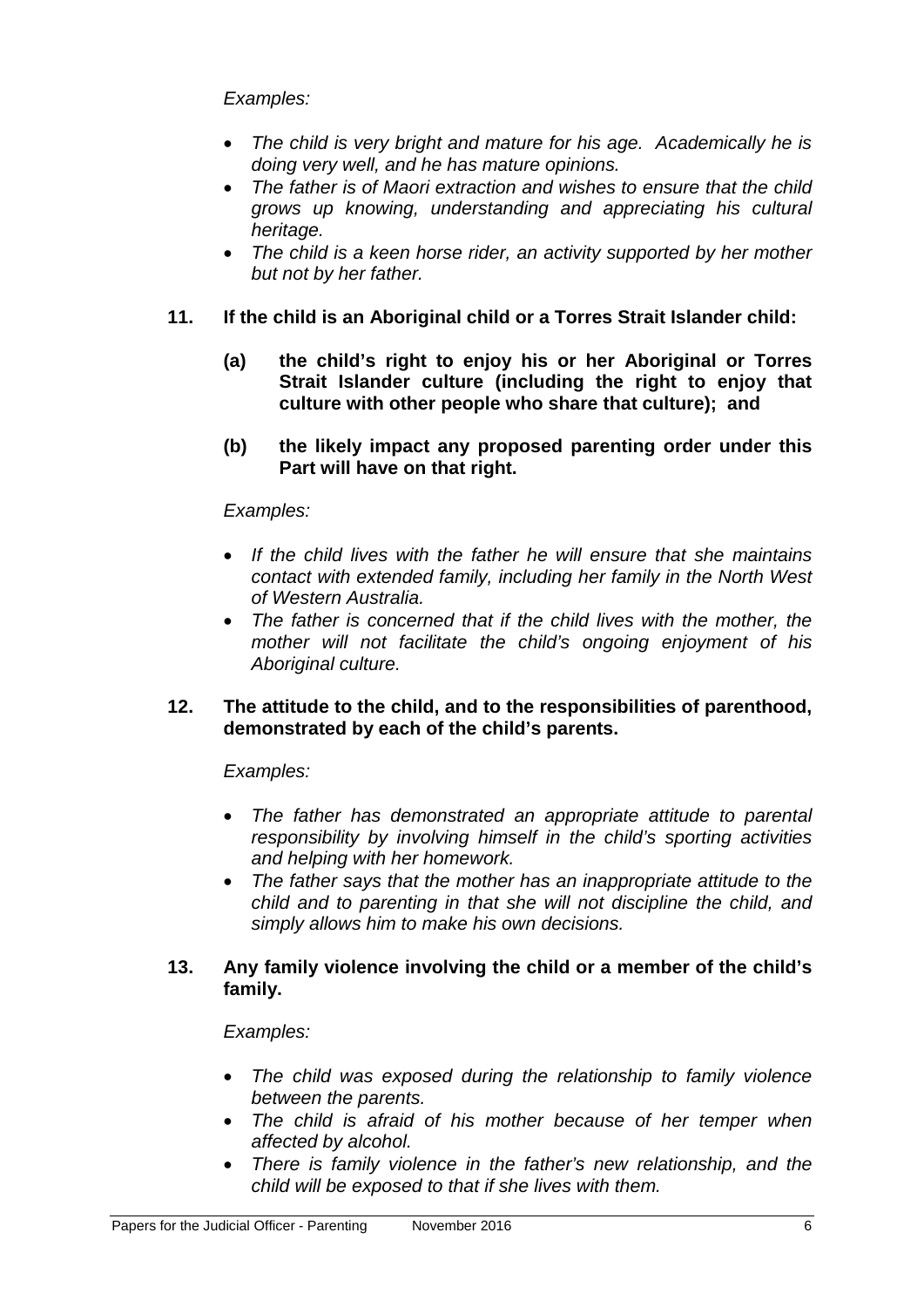- **14. If a family violence order applies, or has applied, to the child or a member of the child's family - any relevant inferences that can be drawn from the order, taking into account the following:**
	- **(a) the nature of the order;**
	- **(b) the circumstances in which the order was made;**
	- **(c) any evidence admitted in proceedings for the order;**
	- **(d) any findings made by the court in, or in proceedings for, the order; and**
	- **(e) any other relevant matter.**

- *There is a Violence Restraining Order in place for the protection of the mother. It is exhibit 3 to her trial affidavit.*
- *There was a Violence Restraining Order in favour of the father but it is no longer in place – see paragraphs 27-30 of the father's trial affidavit.*
- **15. Whether it would be preferable to make the order that would be least likely to lead to the institution of further proceedings in relation to the child.**

*Examples:*

- *If orders are made as proposed by the mother, the father says that will inevitably lead to further Court proceedings.*
- *The proceedings started 3 years ago. The child is aware of the proceedings and that causes her stress.*
- **16. Any other fact or circumstance that is relevant.**

### **Chronology:**

(You should include in your Papers for the Judicial Officer, or attach as a separate document if more convenient, a chronology of the events which you say are important for the Judicial Officer to understand your case. You do not need to include each and every event that has happened – only those which you say are significant.

Your chronology is not evidence. Any event listed in the chronology, therefore, must be an event about which you have given evidence in your trial affidavits. For that reason, the template chronology includes a column for you to cross reference the event to the relevant paragraph of your trial affidavit.